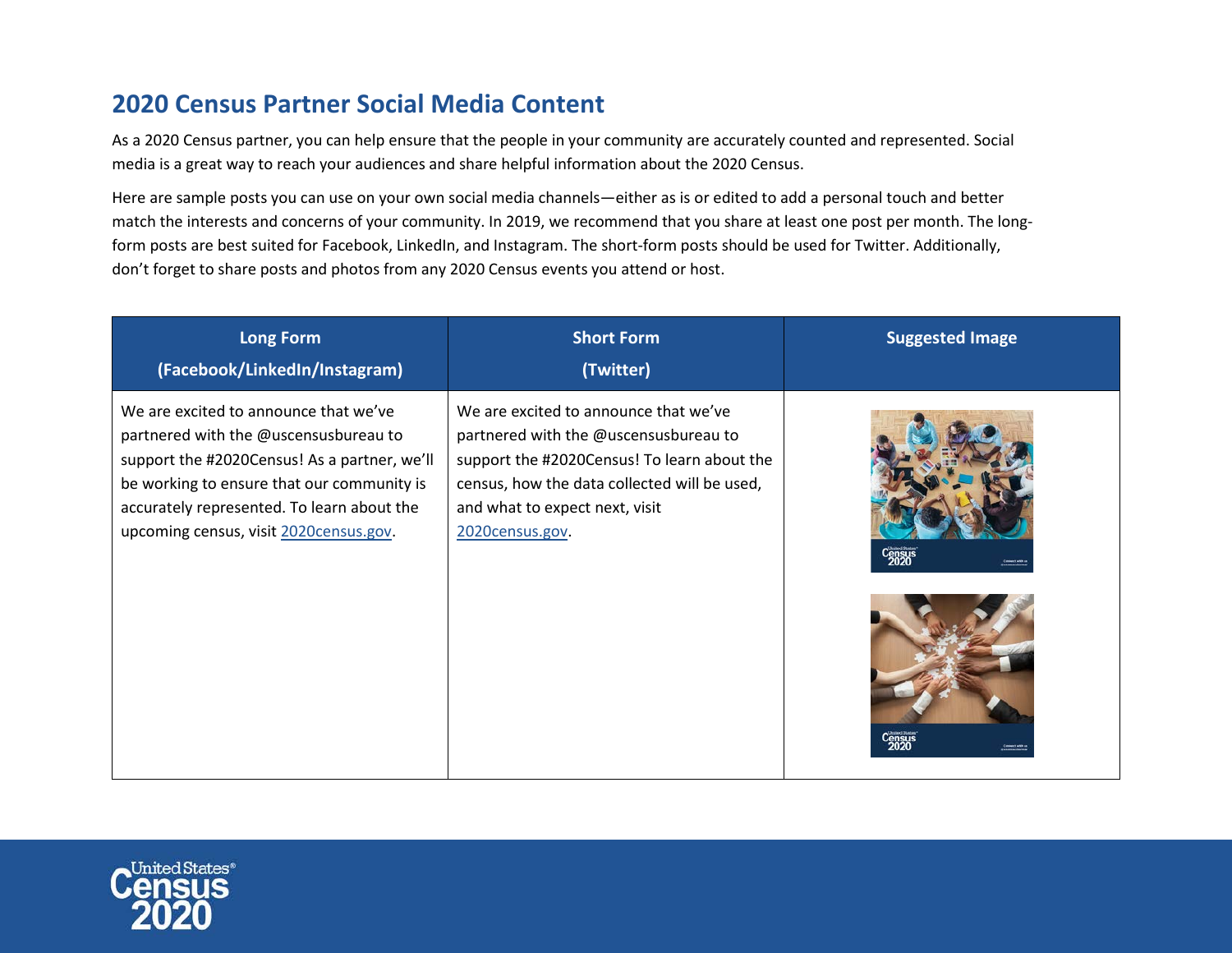| For the first time, in 2020 the U.S. Census<br>Bureau will accept responses online. The<br>process will be quick and secure. You can<br>respond to the census in less time than it<br>takes to finish your morning coffee. You'll still<br>be able to respond by mail. To learn more<br>about what to expect, visit 2020census.gov.<br>#2020Census                                                                        | For the first time, you can respond to the<br>census online. Responding by mail will still be<br>an option. Get more information:<br>2020census.gov. #2020Census                                                                                                                                       |  |
|---------------------------------------------------------------------------------------------------------------------------------------------------------------------------------------------------------------------------------------------------------------------------------------------------------------------------------------------------------------------------------------------------------------------------|--------------------------------------------------------------------------------------------------------------------------------------------------------------------------------------------------------------------------------------------------------------------------------------------------------|--|
| Every 10 years, the @uscensusbureau<br>undertakes a mammoth task: counting all the<br>people residing in the United States. This<br>count affects the allocation of funding for our<br>community's public resources (e.g., roads,<br>hospitals, schools), how we plan for the<br>future, and our voice in government. Learn<br>more about the importance of the<br>#2020Census and how to participate:<br>2020census.gov. | Did you know that the next census will take<br>place in 2020? Responding to the<br>#2020Census is our civic duty and affects the<br>allocation of funding for our community's<br>public resources, how we plan for the future,<br>and our voice in government. To learn more,<br>visit 2020census.gov. |  |